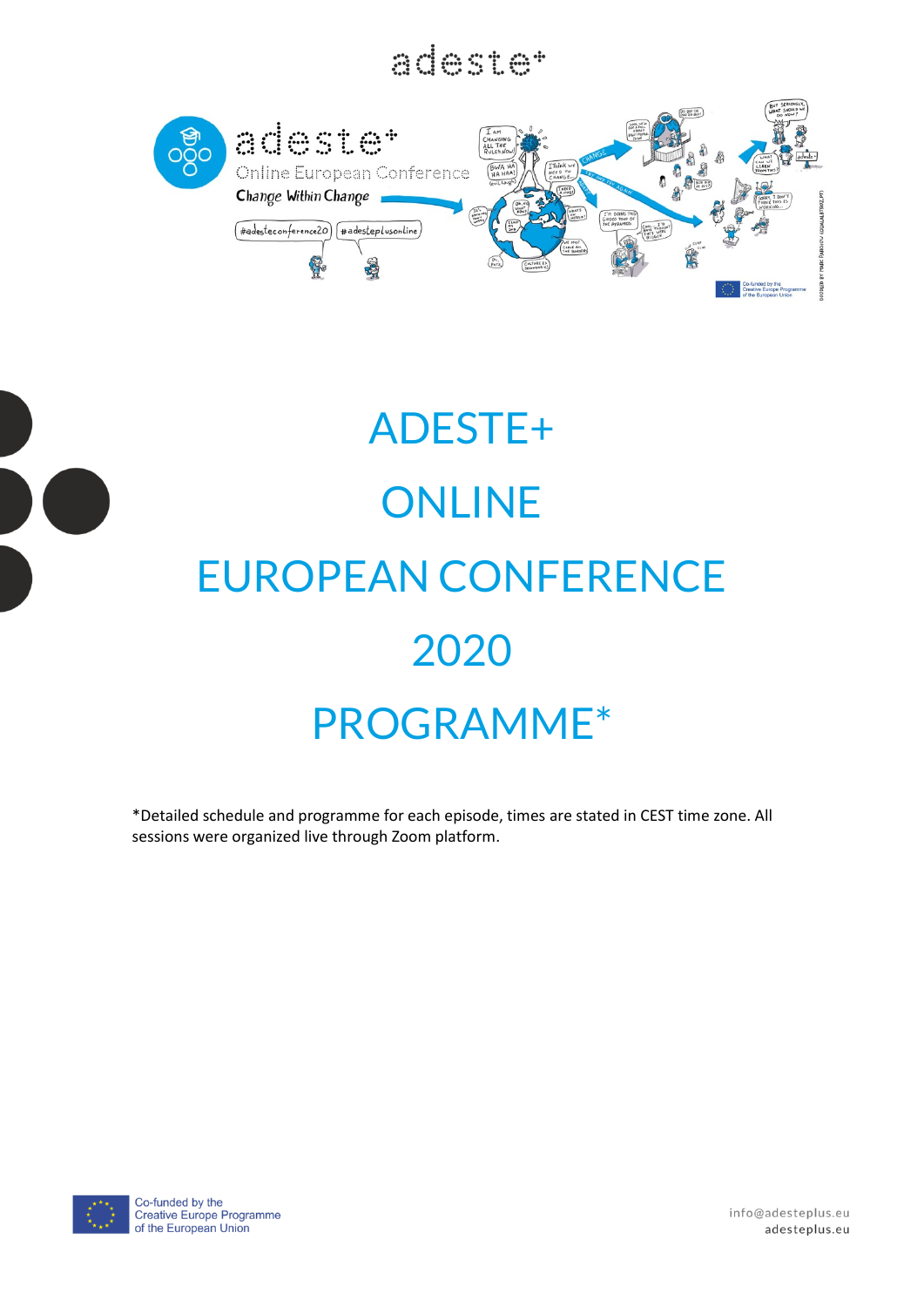### adecima



### **Culture and the public at a turning point pre-conference episode, June 15th**



In the first session, we will preview some of the key themes to be discussed during the online conference sessions. Prompted by our present crisis, we will turn to some fundamental questions related to the place of audience (public, visitor, participant, user) in the future of the cultural sector. We will explore the latest perspectives on concepts of cultural democracy and audience development and look at its relevance for organisations. At a wider level, these sessions will investigate what has or has not changed as a result of the crisis in terms of public engagement. Has it affected democratic norms? Or revealed their deeper structural fragilities? Who is / is not involved / engaged and what relevance does culture have for our world today? What needs to change and what is our responsibility as cultural professionals?

### **14:00 - 15:15 Panel session**

**Panellists:** Eleonora Belfiore, Giuliana Ciancio and Pier Luigi Sacco **Chair:** Niels Righolt

**15:20 - 16:30 Exchange of experiences among participants**

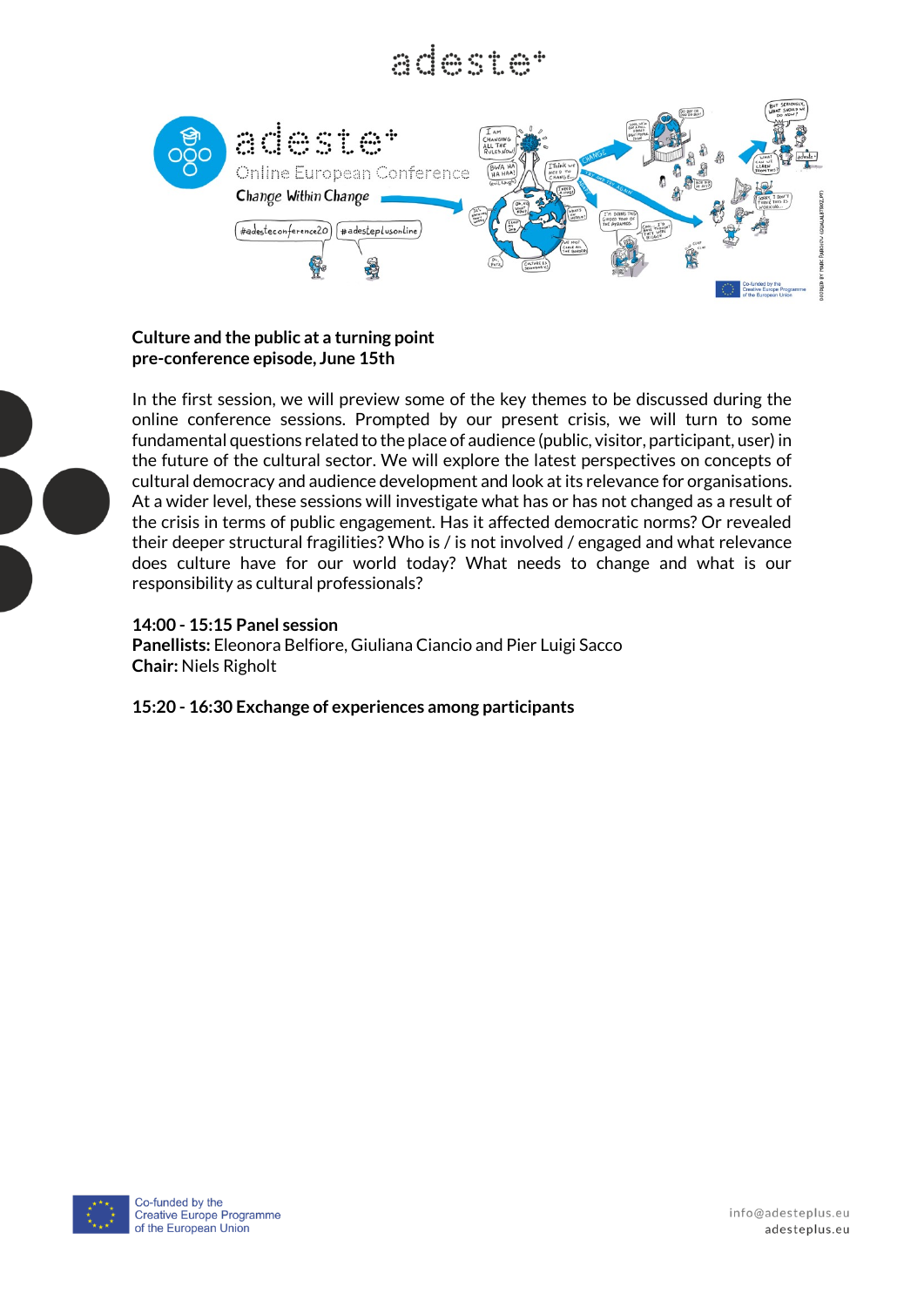### 



### **Culture's place in our lives 1st episode, August 31st**

Throughout the COVID19 outbreak, half of the world's population has been on lockdown. Cancelled fairs, festivals and concerts, closed clubs and shut-down theatres: we were all affected. Yet, in a time of desolation and deprivation, we have once again invited culture into our homes. Watching streaming series and movies, listening to music, reading books, we have suddenly become painfully aware of the extraordinary meaning culture has in our lives. Overnight, we were able to watch theatre performances from our couches, browse through galleries and virtual exhibitions, listen to live online concerts. What is happening, and what is going to happen under the rule of social distancing? In this new light, it seems important to put forth once more the need for culture, its relevance, its accessibility and the conditions under which this access is provided. And to keep in mind the millions without access to it, asking ourselves how we can overcome these obstacles.

### **14:00 - 15:20 Panel session**

**Panellists:** Nicolas Barbieri, Mafalda Damaso and Anne Torreggiani **Chair:** Alessandra Gariboldi

**15:30 - 16:30 LongTable discussion Moderators:** Valentina Montalto, Jordi Pascual and Lene Struck-Madsen

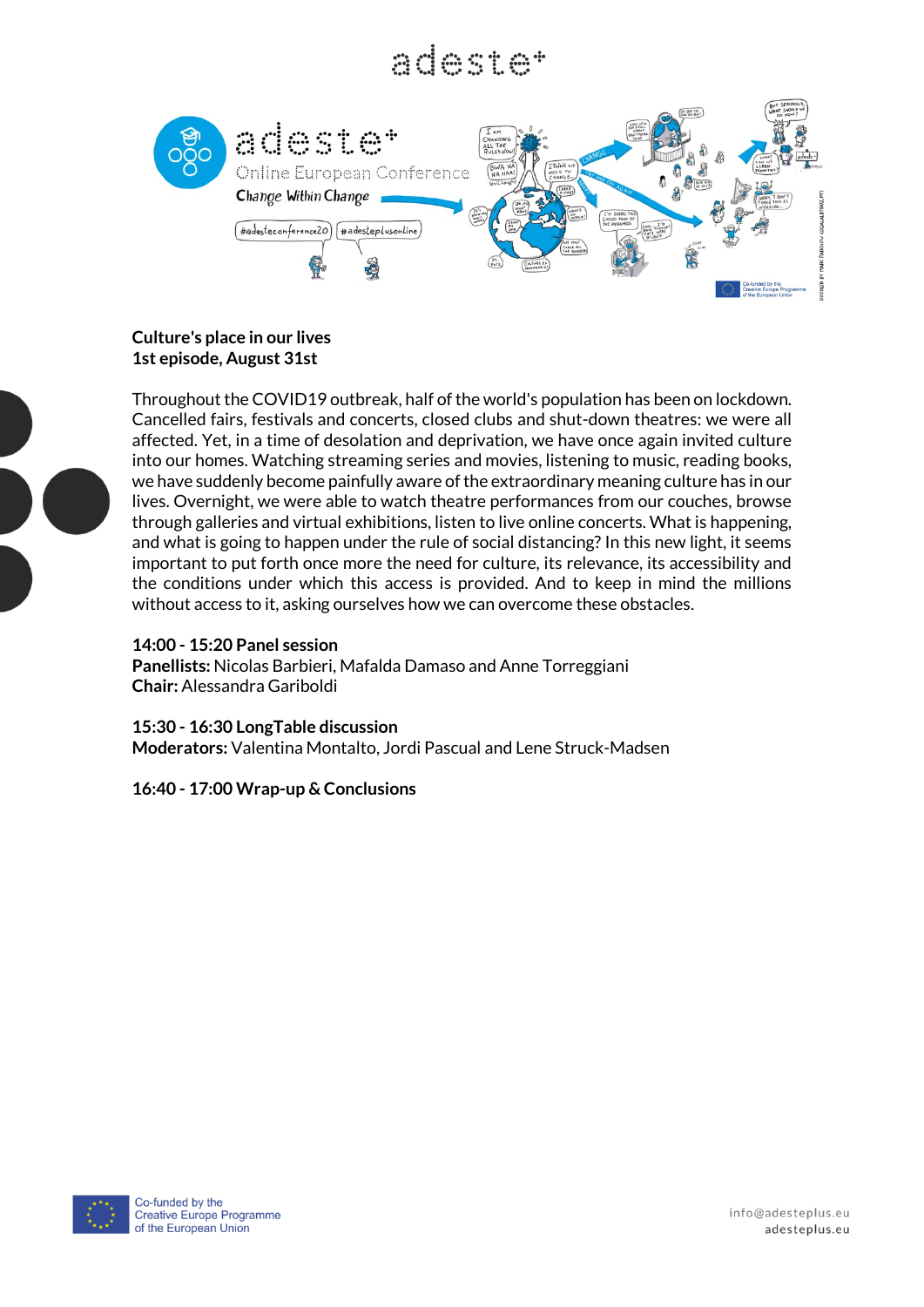### a de composição



### **A new vision for culture? Integrity, direction and relevance. 2nd episode, September 7th**

Some of our cultural institutions are already centuries old. But today's arts and cultural scene has widened to embrace multitudes. Film, design, comics, graffiti, photography, jazz, and many other forms of vernacular and popular culture represented a dramatic expansion of what culture means to our societies, amid shifting political, economic, social and technological landscapes. Yet even in today's digitally connected world, the logic behind private and public funding supporting the production and display of cultural artefacts and art forms is still largely connected to institutional gatekeepers. On the other hand, many institutions feel the pressure to reach larger numbers of people, influenced by market forces to increase their income at the expense of producing work with less obvious popular appeal. This session looks at whether there is a balance to be struck, dealing at the same time with concepts of popularism, elitism, inequality and democracy.

### **14:00 - 15:20 Panel session**

**Panellists:** Sajida Carr, Arjo Klamer, Francois Matarasso, Goran Tomka and Ana Žuvela **Chair:** Macarena Cuenca

#### **15:30 - 16:30 LongTable session**

**Moderators:** Sajida Carr, Philipp Dietachmair, Francois Matarasso, Davor Mišković and Lana Pavlović Aleksić

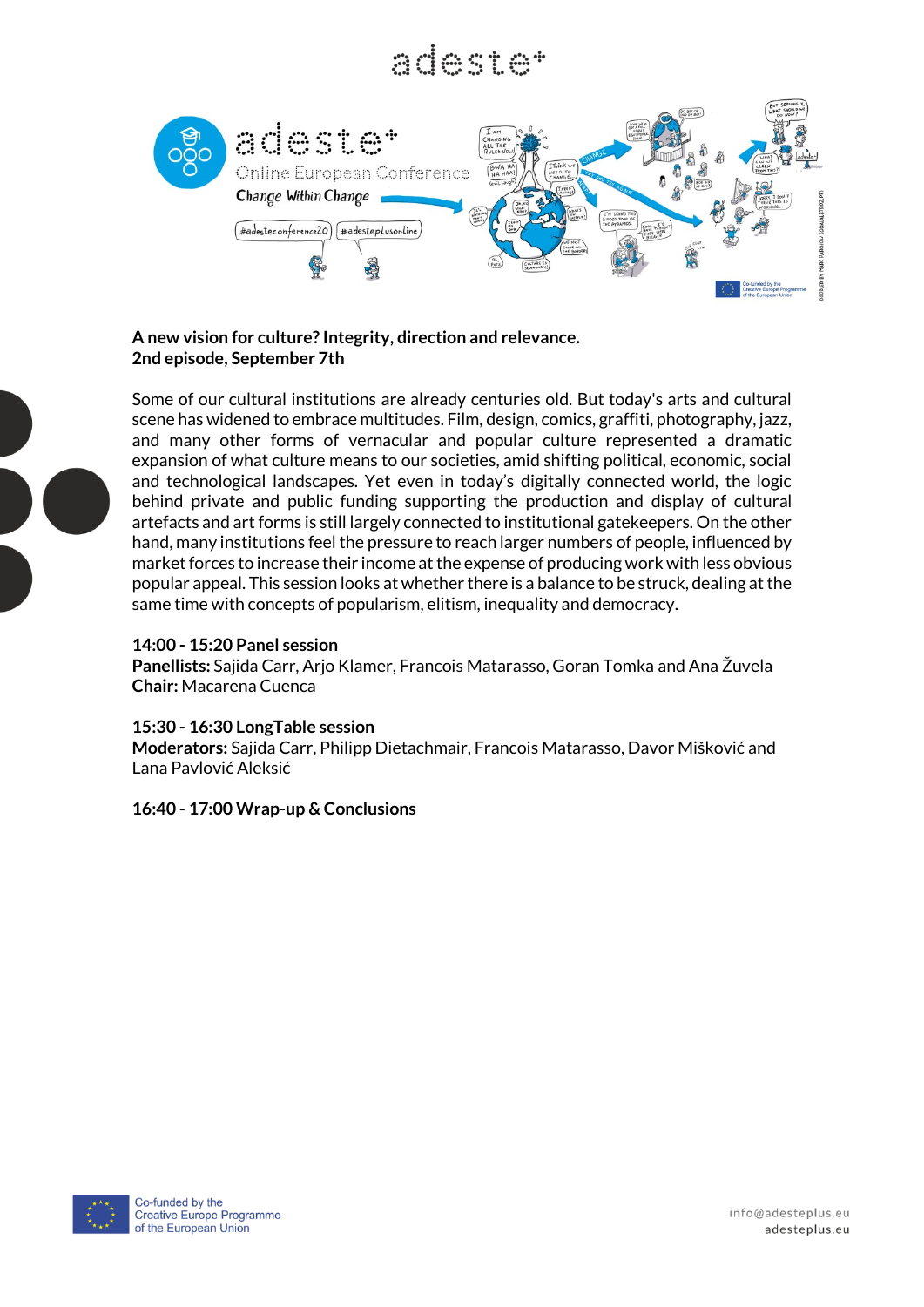### 



### **The cultural institution – what needs to change? 3rd episode, September 14th**



In the discussion on balance between elitism and cultural democracy we tackled the question of excellence and managerialism which is a dominant principle in which cultural institutions are run nowadays. It seems through many examples that none of the modes has proved sufficient to address both needs entangled in the friction of the two. For this reason, we wish to continue the discussion on the question of governance and is it possible to imagine different kinds of governance in institutions and beyond that would provide a different answer to these questions. What can we do to change the way in which institutions operate now? What is needed to make them more open? How can we open them? What kinds of new practices are appearing on the horizon and what kind of answers are they offering? What kind of institutions are needed? How does audience prefer culture to be organized?

### **14:00 - 15:20 Panel session**

**Panellists:** Teodor Celakoski, Félix Dupin-Meynard and Victoria Durrer **Chair:** Dea Vidović

**15:30 - 16:30 Worklab session Presenters:** Institut for (X) and Janja Sesar (Pogon)

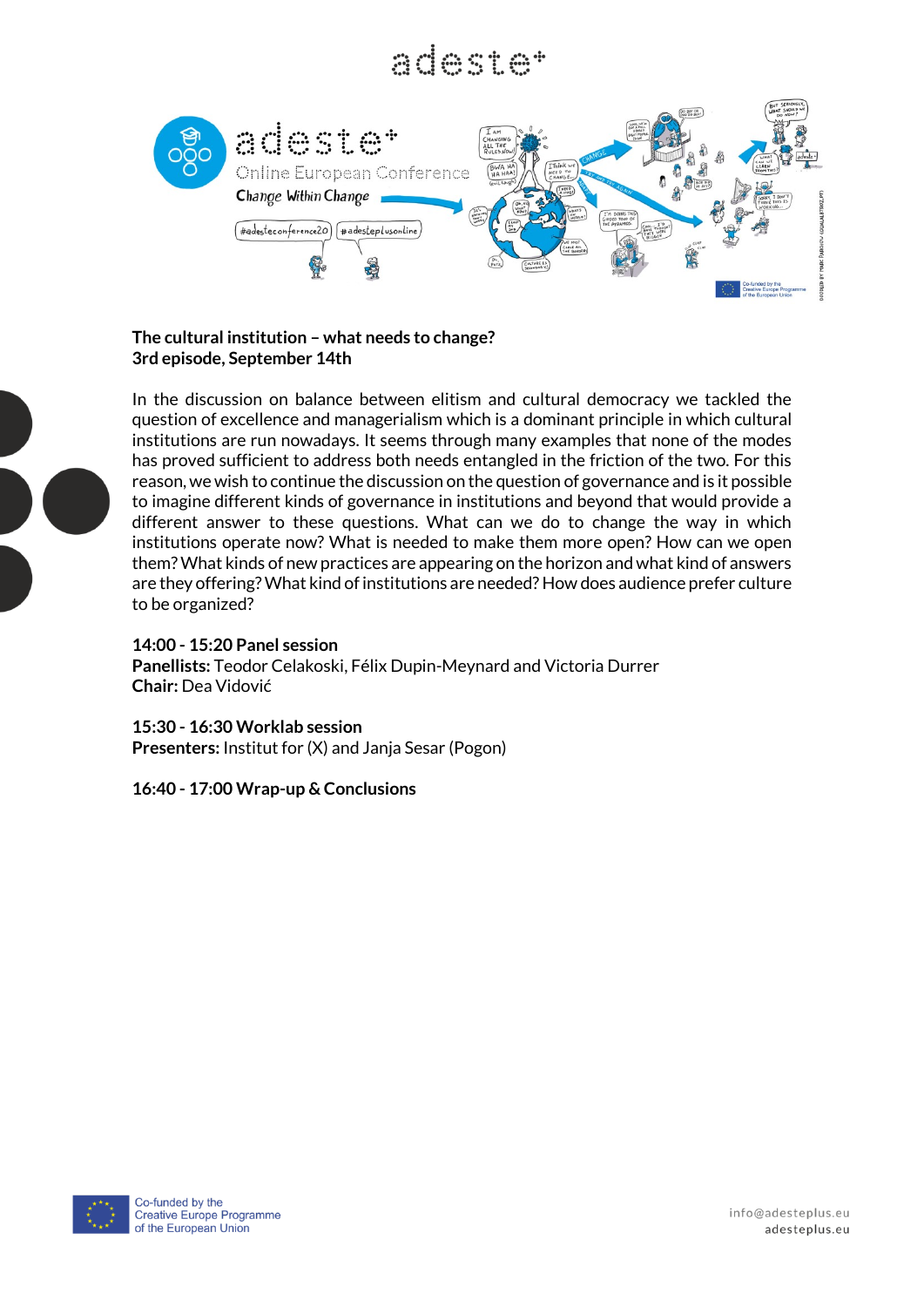### a de composição



### **Rethinking participation strategically 4th episode, September 21st**

This session looks at how participation and engagement in culture is being affected by the new world of crisis and social distancing and how, as cultural professionals, we should respond. At a time when artists and audiences have found new ways to relate to each other, we will look at new modes of engagement, expression and participation. On the other hand, it is clear that digital, online communication is not a panacea for all our problems. There are those who cannot or do not want to participate in this way and in addition, the aesthetic experience of culture in a physical, shared space is one of its most valued aspects. Participation, engagement and audience development have been a focus of experimentation for different artistic and cultural practices, as well as within several managerial approaches. We aim to explore them, search for the creative potential in their overlapping, and see what kind of insight and inspiration these processes can offer us. We'll explore these issues with the invited speakers, and then follow this discussion with a virtual session of open questions.

### **14:00 - 15:20 Panel session**

**Panellists:** Lise Korsgaard, Chiara Organtini, Ben Walmsley and Daniel Wetzel **Chair:** Jonathan Goodacre

### **15:30 - 16:30 Worklab session**

**Presenters:** Jeannette Ehlers, Matteo Lanfranchi and WochenKlausur